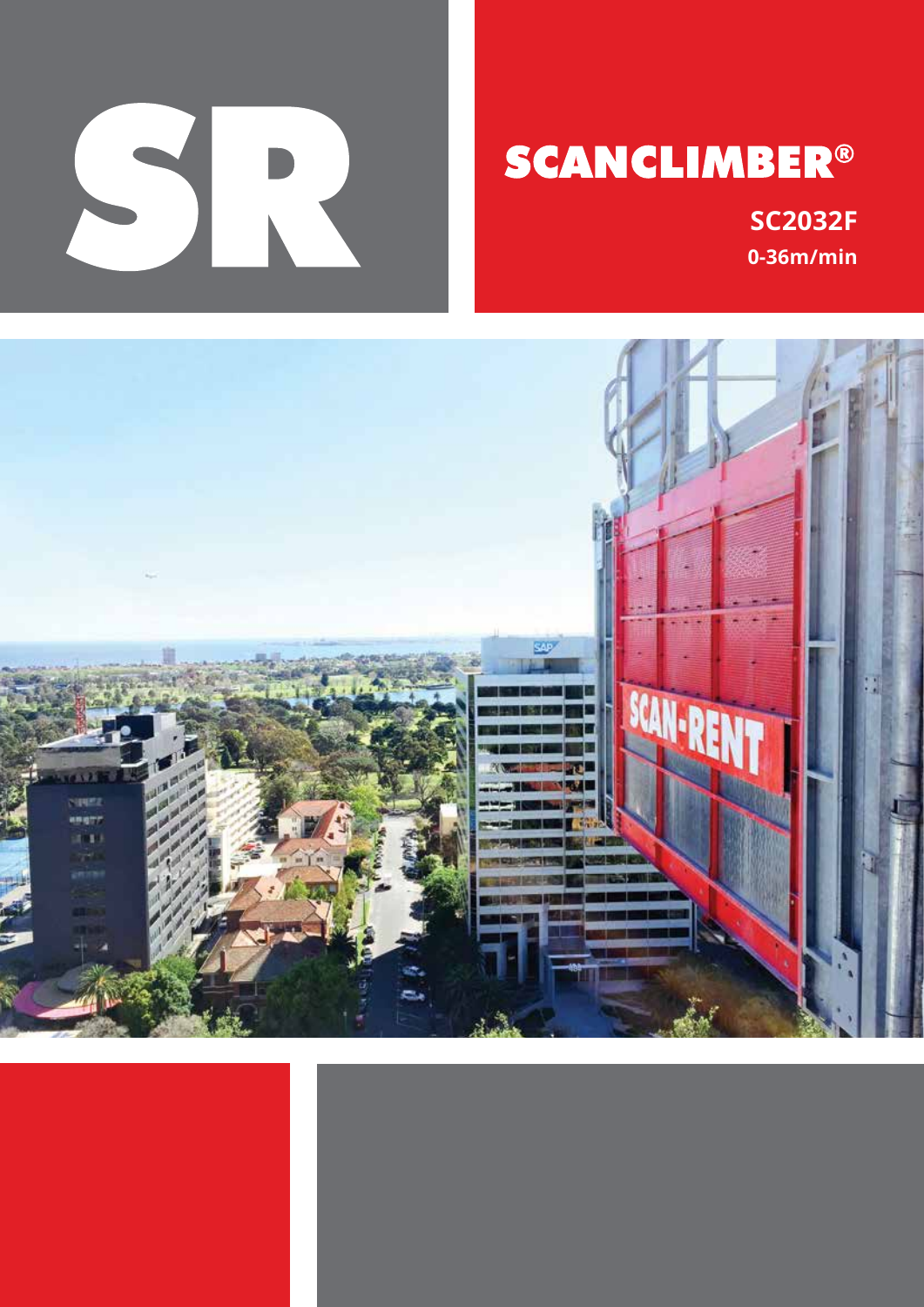# **SC2032F Passenger & Material Hoist (Single Configuration)**



SRA-SC2032/1 Rev 01 SC2032 Single Configuration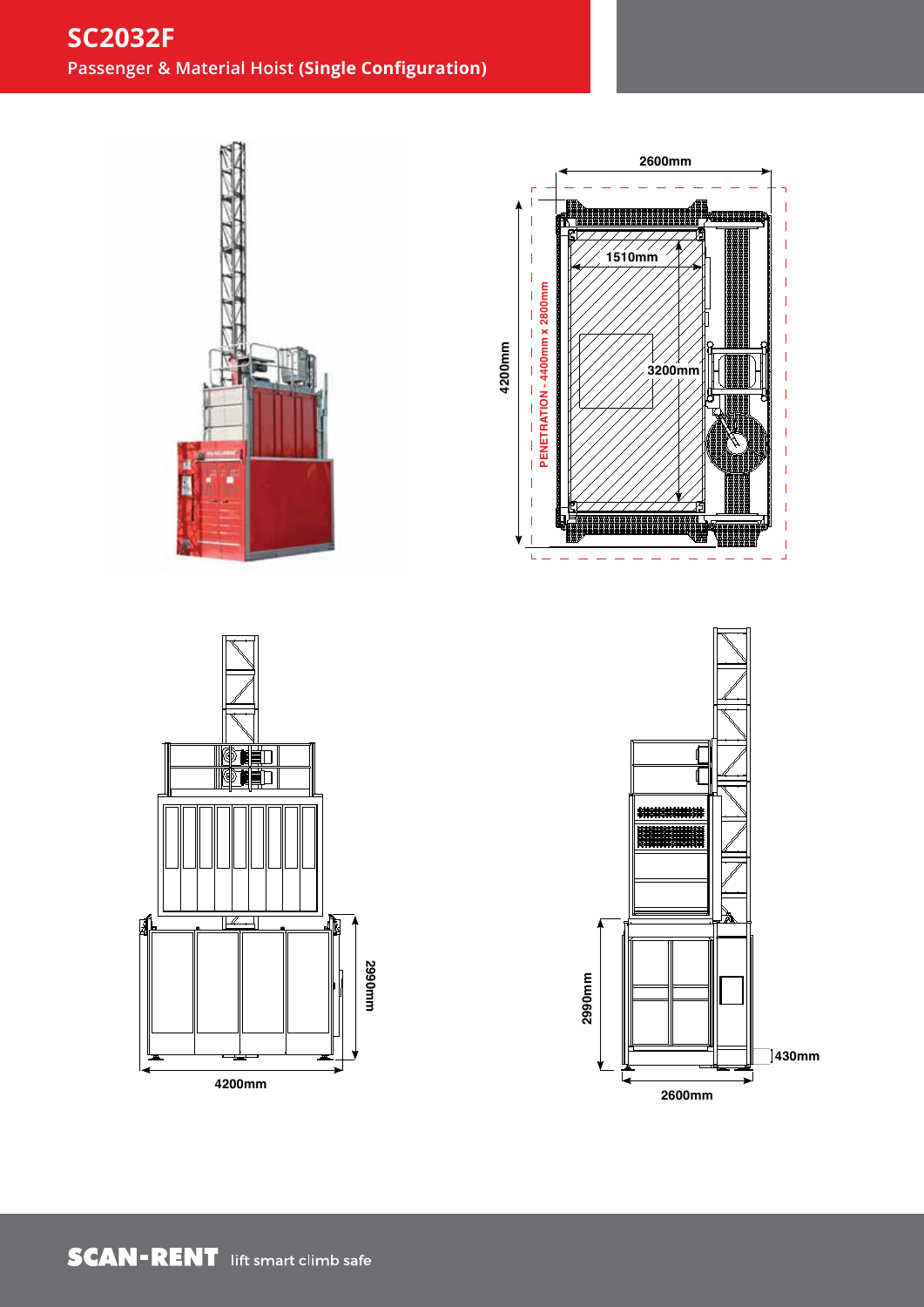

**SCANCLIMBER®**